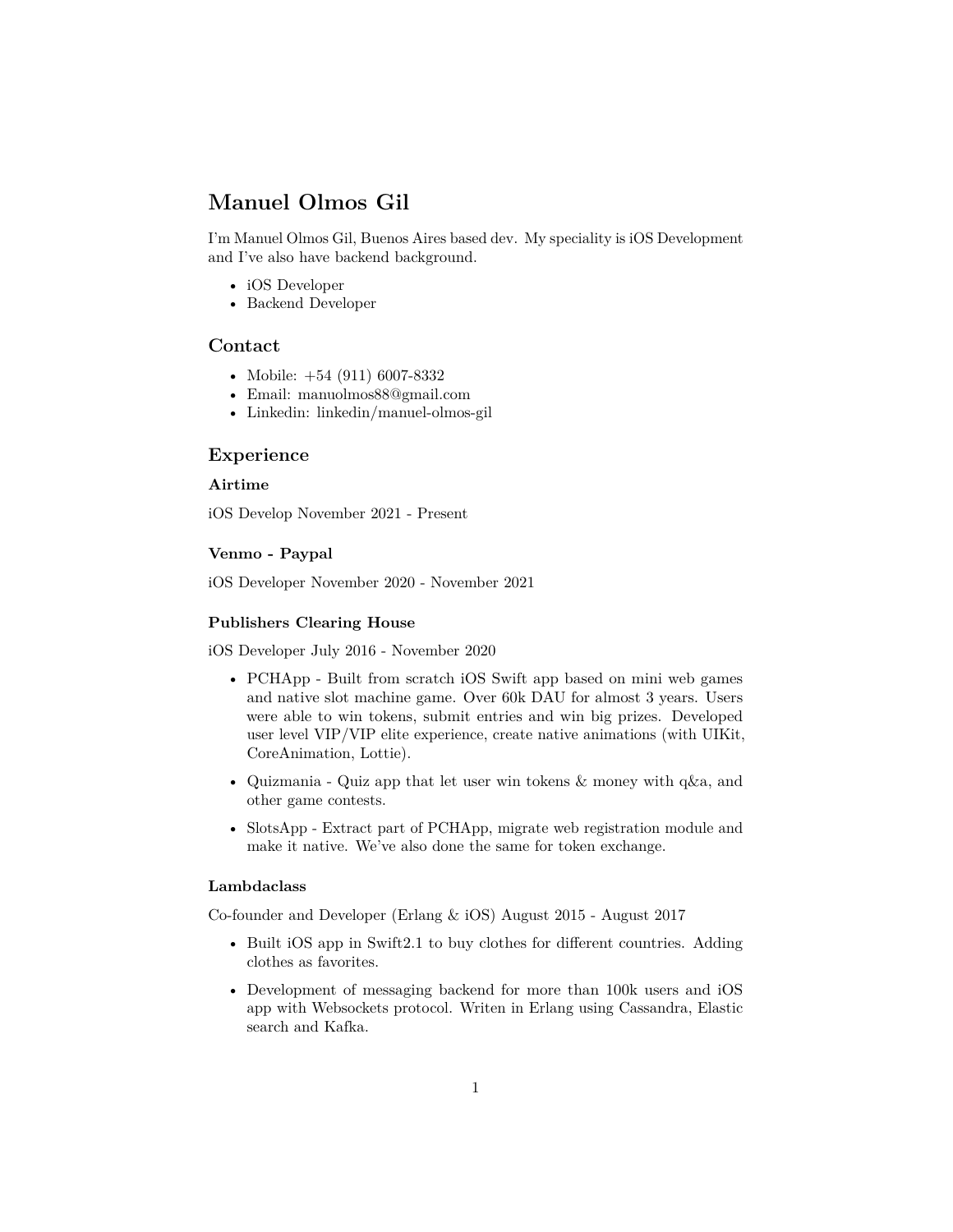- Development iOS app for dating and making friends.
- Development of iPhone and iPad apps with more than 50k active users.

## **Freelance**

Erlang & iOS Developer 2014 - August 2014 - August 2015

- Development and maintenance of backends application coded in Ruby and Erlang
- Developed Weather app for the National Metereological Service from Buenos Aires.
- Developed iOS app to submit match predictions on the football World Cup 2014

#### **Plusnewmedia**

iOS Developer 2014 - August 2015

- Developed an apps that show content from a CMS (videos, images, pdf's). Manage contacts and share files via cms. Supporting multiple languages such as Mandarin.
- Built a registration module for a corporate app.
- Created app for exposition showing 360 images of the yatchs.
- Mantainment company certificates, provisioning profiles and distribution of apps.
- Improved development process, introducing Scrum.

#### **Willdom**

QA Engineer, Web and iOS Developer 2012 – 2013

- Developed for a customer an html reader app with custom indexes and search bar for iPad using iOS7
- Developed an iPhone app on iOS7 that shows statistics and news of a soccer team
- Interpreted initial technical requirements of our clients and executed the corresponding technical recruitment for web development and iOS projects
- Programmed a web app that shares photos for voting which was coded with backbone.js, Parse, LESS, javascript and CSS. It also had support on Mobile devices. Built Facebook apps and Wordpress plugins with Heroku, NodeJS, PHP, Javascript and JQuery
- Team leader of 10 QA Manual testers for a stress testing Game, Magicka Wizard Wars. Using Scrum and Jira